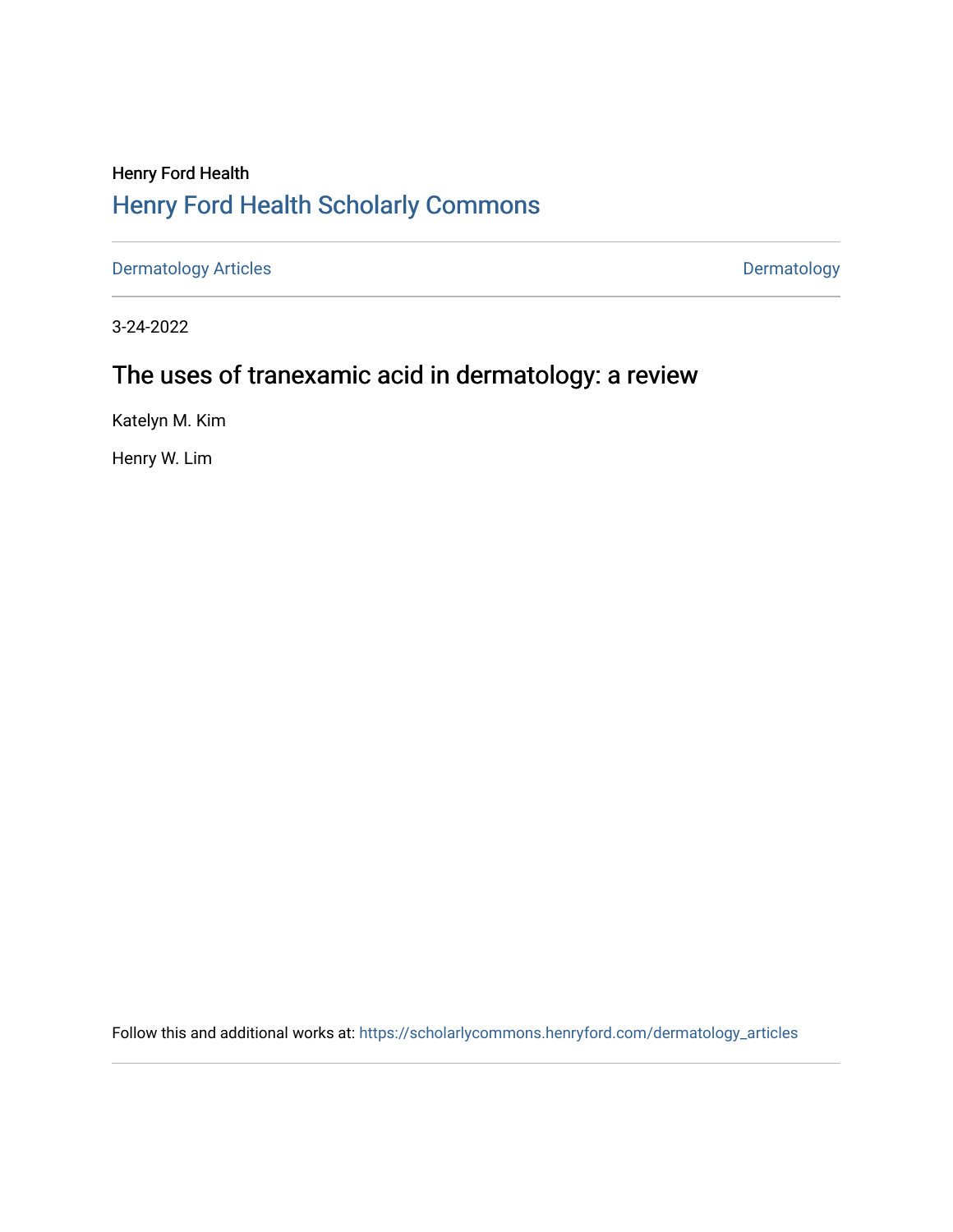## Review

## The uses of tranexamic acid in dermatology: a review

Katelyn M. Kim, M[D](https://orcid.org/0000-0003-4819-3860) and Henry W. Lim, MD

Department of Dermatology, Henry Ford Health System, Detroit, MI, USA

### \*Correspondence

Katelyn M. Kim, м<sub>D</sub> 3031 W. Grand Blvd. Ste 800 Detroit, MI 48202 USA E-mail: [kkim2@hfhs.org](mailto:)

Conflict of interest: None.

Funding source: None.

doi: 10.1111/ijd.16160

## **Objectives**

- 1 Review of the literature on oral, topical, and intralesional tranexamic acid along with its known and potential uses in the field of dermatology.
- 2 Discuss the mechanism of action, side effect profile, safety, and cost of tranexamic acid in dermatology.
- 3 Discuss special considerations as a provider deciding to treat dermatologic patients with oral tranexamic acid during the COVID-19 pandemic.

## Introduction

Trans-4-(Aminomethyl)cyclohexanecarboxylic acid, also known as tranexamic acid (TXA), is a derivative of the amino acid lysine and is a plasmin inhibitor. It exerts its effect by reversibly blocking lysine binding sites on plasminogen, inhibiting plasminogen activator from converting plasminogen to plasmin. The end result is the prevention of abnormal fibrinolysis and reduction of blood loss.<sup>1</sup>

In the 1970s, Sadako was the first to describe the role of TXA in treating melasma, which is a pigmentary disorder of the skin resulting in brown reticulated patches on the face, most noticeable in patients with skin color.<sup>2</sup> Recently, there has been an abundance of literature reviewing the efficacy and safety of oral TXA for the treatment of melasma in Asian patients. However, there are only a limited number of studies that evaluated the role of this therapy in patients of other ethnic backgrounds. $3$ It should be noted that TXA is currently not approved by the US Food and Drug Administration for the treatment of melasma.

## Abstract

Tranexamic acid is a plasmin inhibitor that is used off-label for the treatment of melasma. The use of tranexamic acid has expanded in the field of dermatology based on its antiinflammatory and anti-melanin-producing properties, which include the treatment of rosacea, urticaria, and post-inflammatory hyperpigmentation. Tranexamic acid may have more uses in dermatology that require future studies. It should be used with caution during the COVID-19 pandemic given its procoagulant nature.

## Tranexamic acid: overview

#### Mechanism of action

Following exposure to ultraviolet (UV) radiation, plasminogen activator is upregulated in basal keratinocyte; TXA is known to inhibit plasminogen activator activity. Maeda et al. reported that TXA inhibits epidermal melanocyte tyrosinase activity via inhibition of the plasminogen/plasmin system, which results in blocking the interactions between melanocytes and keratinocytes. The inhibition of the plasminogen/plasmin system has been proposed to result in a net decrease in the generation of arachidonic acid and prostaglandins, which are inflammatory mediators and melanocyte stimulators,<sup>4</sup> as well as fibroblast growth factor, which stimulates neovascularization. Histologically, TXA decreases the number of mast cells in the dermis<sup>5</sup> and decreases overall vascularity.4 TXA is structurally similar to tyrosinase, and it has been postulated that because of its structural similarity, it may bind competitively as an antagonist to the enzyme, which would contribute even further to its skin lightening effect.<sup>3</sup>

#### Preparations and dosing

TXA can be administered by oral, topical, intravenous, and intradermal injection routes. The most typical dose is 250 mg twice daily for a treatment period of  $8-12$  weeks.<sup>3</sup> TXA is available in the United States as 650 mg tablets that may be split by patients for a dose of 325 mg twice daily. Topical and intradermal TXA dosing ranges from 4 to 100 mg/ml. $1$  Several studies have shown increased efficacy when topical TXA is combined with other therapies to decrease pigmentation but is overall less effective in treating pigmentary disorders than oral TXA. TXA is

1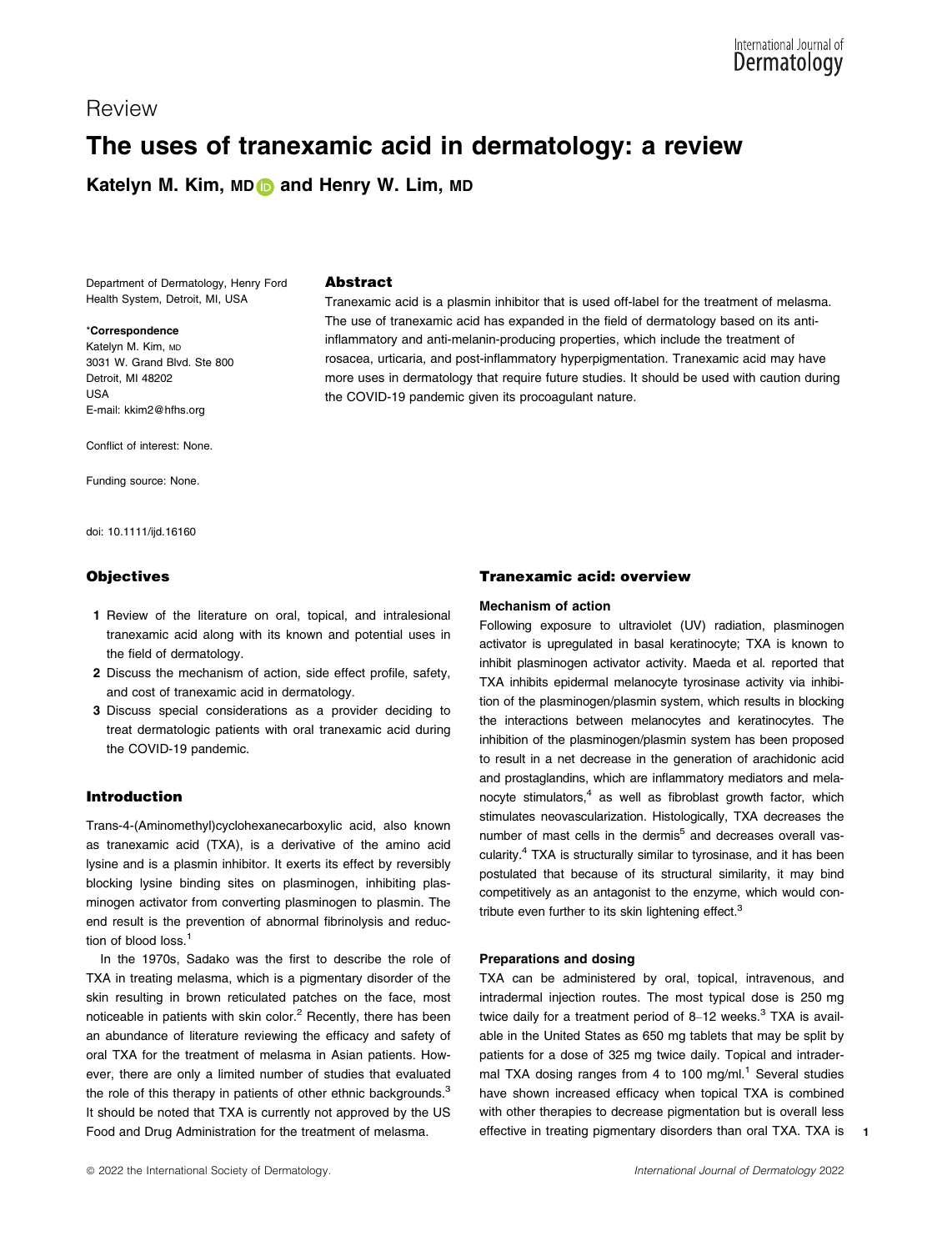made in 650-mg tablets in the United States and typically retails between \$66–\$167 but may be purchased for \$27–\$56 through the use of a coupon.<sup>6</sup>

#### Side effect profile

TXA, a procoagulant agent, poses a theoretical risk for the development of venous or arterial thromboses. It should be noted that doses used for the treatment of active bleeding are higher than those for melasma. There have been reported cases of thrombosis with oral TXA in patients who were treated for bleeding and had predisposing risk factors for thromboembolic events. These risk factors include hypercoagulability, prior pulmonary emboli, prolonged immobility, hormone therapy, drug interactions, malignancy, and surgery.<sup>5</sup> In clinical studies on the use of oral TXA for melasma, only one patient developed a deep venous thrombosis during treatment and later was found to have protein S deficiency. $7$  The most common side effects experienced by patients treated with oral TXA for melasma were abdominal bloating, abdominal pain, tinnitus, headaches, and menstrual pain.<sup>3</sup> Additionally, there was one report of generalized fixed drug eruption in Japan.8

#### Contraindications and special considerations for therapy

Contraindications to oral TXA include renal dysfunction, cardiovascular disease, pulmonary disease, malignancy, history of thrombolytic disease, current anticoagulant therapy, hormone therapy (contraception and replacement), prolonged immobilization, surgery, extended travel, and smoking. $3,7$ 

TXA has been proposed to be potentially harmful in patients during the COVID-19 pandemic. COVID-19 is caused by infection of the SARS-CoV-2 RNA virus that can progress to respiratory failure, hypercoagulability similar to disseminated intravascular coagulopathy, and microthrombotic events. While it is unlikely that TXA would cause thrombotic complications at doses used for melasma, to be cautious, oral TXA should not be initiated for melasma in patients with acute COVID-19 infection.

## Melasma: overview

Melasma is a common pigmentary disorder that results in light to dark brown macules or patches that occur because of hyperactive epidermal melanocytes, which are photodistributed on the face, neck, and chest. Melasma is exacerbated by various external factors, which are still not fully understood.<sup>3</sup> The Melasma Area and Severity Index (MASI) is an outcome measure that is a reliable and validated tool to help provide a more accurate quantification of melasma and a method to monitor responses to therapy.2

#### Melasma therapies

First-line therapy for melasma includes topical agents that interfere with melanin synthesis and strict photoprotection. It has been demonstrated that both UV and visible light may induce skin pigmentation in darker-skinned individuals; thus, broad-spectrum, tinted sunscreens with sun protection

Table 1 Topical tranexamic acid and other topical hypopigmenting agents

Drug Dose MOA Dermatological uses Side effects Tranexamic acid OTC: 3% Inhibition of ultraviolet-induced plasminogen activator, antiinflammatory, net decrease in melanocyte activators, and neovascularization Melasma, rosacea, PIH, vascular-related pigmentation, and anti-aging Hydroquinone Prescription (Rx): 4% OTC: 2%, 3% Tyrosinase inhibitor, antioxidant Melasma and PIH Irritation, exogenous ochronosis Kojic acid **CTC:** CHE Tyrosinase inhibitor CHE Melasma and PIH Irritation Vitamin C (L-ascorbic acid) OTC: 3–15% Tyrosinase inhibitor, antioxidant Melasma, PIH, and anti-aging Irritation Azelaic acid Prescription (Rx): 15%, 20% OTC: 8% Tyrosinase inhibitor **Melasma, PIH, acne vulgaris,** and rosacea Irritation Niacinamide **OTC: 2%** Inhibition of melanosome transfer Melasma, PIH, and eczema Irritation Corticosteroids (hydrocortisone, triamcinolone, fluocinolone) Hydrocortisone:1% (OTC), 2.5% (Rx) Triamcinolone (Rx): 0.025%, 0.1% Fluocinolone (Rx): 0.01% Anti-inflammatory, non-selective inhibition of melanogenesis Melasma, dermatitis, psoriasis, and lichenoid eruptions Skin atrophy, telangiectasias, steroid-induced acne, striae Alpha arbutin (glucosylated hydroquinone) OTC: 2% Tyrosinase inhibitor, antiinflammatory Melasma and PIH

MOA, mechanism of action; OTC, over-the-counter; PIH, post-inflammatory hyperpigmentation; Rx, prescription drug.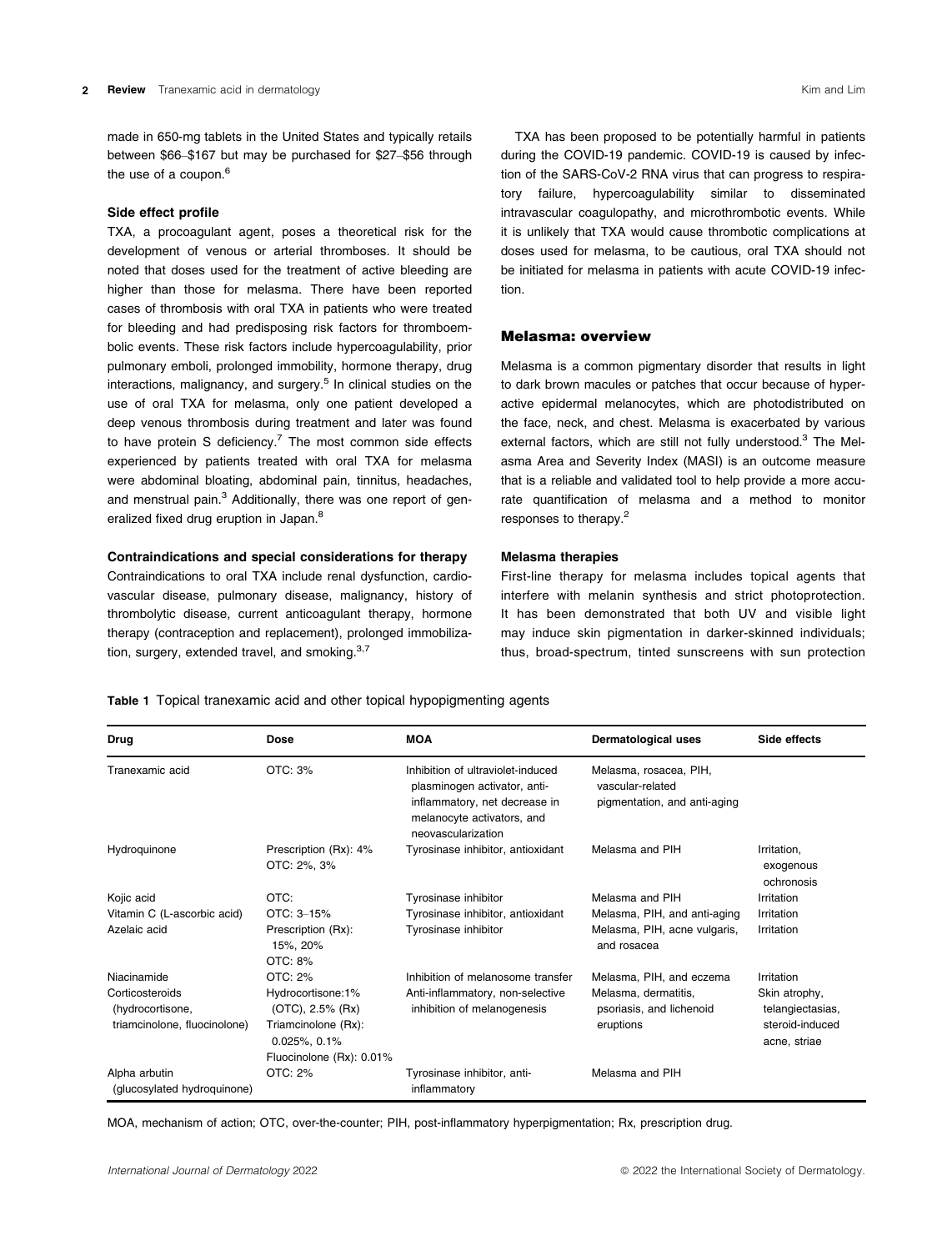| Year        | Study                         | Location | group<br>ĩХ    | Controls         | Concurrent<br>treatment   | Control arm         | TXA (oral)         | Duration<br>(weeks)                 | Results of TXA                    | Side effects                   | Comments                                          |
|-------------|-------------------------------|----------|----------------|------------------|---------------------------|---------------------|--------------------|-------------------------------------|-----------------------------------|--------------------------------|---------------------------------------------------|
| 1979        | Sadako <sup>10</sup>          | Japan    | 으              | $\circ$          | Vitamins<br>B, C, and $E$ | None                | $1.5$ g/day        | 20                                  | improvement<br>11 significant     | None                           | noted in 4 weeks<br>Effect of TXA was             |
| 1985        | Hajime et al <sup>11</sup>    | Japan    | $\overline{a}$ | $\circ$          |                           |                     | $1 - 1.5$ g/day    | $\tilde{a}$                         | 33 reported decreased<br>severity |                                |                                                   |
| 1988        | Higashi <sup>12</sup>         | Japan    | ∓              | $\circ$          |                           |                     | $0.75 - 1.5$ g/day | of months"<br>eldnoo y <sub>"</sub> | 11 reported decreased<br>severity | None                           |                                                   |
| <b>2001</b> | Zhu and<br>Yang <sup>13</sup> | China    | 128            | 8                | Vitamins<br>C and E       | Vitamins            | $0.75$ g/day       | $6-8$                               | 20% > 95%,                        | Mild GI symptoms               | TXA statistically                                 |
|             |                               |          |                |                  |                           | C and E only        |                    |                                     | $30\% > 60\%$                     |                                | melasma $(P < 0.001)$ ,<br>significantly improved |
|             |                               |          |                |                  |                           |                     |                    |                                     |                                   |                                | increased duration of                             |
|             |                               |          |                |                  |                           |                     |                    |                                     |                                   |                                | effective than higher<br>therapy was more         |
|             |                               |          |                |                  |                           |                     |                    |                                     |                                   |                                | doses of therapy                                  |
| 2005        | Liu et al <sup>14</sup>       | China    | 176            | 70               |                           | Vitamins            | $0.75$ g/day       | $\infty$                            | $24\% > 90\%$ ,                   | 5% had GI                      | TXA group had                                     |
|             |                               |          |                |                  | Vitamins<br>C and E       | C and E             |                    |                                     | $40\% > 60\%$                     | symptoms in both               | statistically significant                         |
|             |                               |          |                |                  |                           |                     |                    |                                     |                                   | control and                    | improvement                                       |
|             |                               |          |                |                  |                           |                     |                    |                                     |                                   | treatment arms                 | compared to the                                   |
|             |                               |          |                |                  |                           |                     |                    |                                     |                                   |                                | control group<br>(P < 0.01)                       |
| 2008        | Wu et al <sup>15</sup>        | China    | 256            | $\circ$          |                           |                     | $0.5$ g/day        | $\overline{2}$                      | $10.5\% > 90\%$                   | 4.3% reported GI               | 33% response to TXA                               |
|             |                               |          |                |                  |                           |                     |                    |                                     | 19% > 60%                         | symptoms, 3.5%                 | in 4 weeks, 33%                                   |
|             |                               |          |                |                  |                           |                     |                    |                                     |                                   | reported                       | response to TXA in                                |
|             |                               |          |                |                  |                           |                     |                    |                                     |                                   | menstrual                      | 8 weeks; TXA did not                              |
|             |                               |          |                |                  |                           |                     |                    |                                     |                                   | irregularity                   | alter coagulation                                 |
|             |                               |          |                |                  |                           |                     |                    |                                     |                                   |                                | profile                                           |
| 2008        | Mafune et al <sup>16</sup>    | Japan    | 99             | $\overline{100}$ | None                      | Placebo             | $1.5$ g/day        | $^\infty$                           | 76.8% improvement                 | 1 transient chest              | TXA group had                                     |
|             |                               |          |                |                  |                           |                     |                    |                                     |                                   | discomfort                     | statistically significant                         |
|             |                               |          |                |                  |                           |                     |                    |                                     |                                   |                                | improvement                                       |
|             |                               |          |                |                  |                           |                     |                    |                                     |                                   |                                | compared to the                                   |
|             |                               |          |                |                  |                           |                     |                    |                                     |                                   |                                | control group                                     |
|             |                               |          |                |                  |                           |                     |                    |                                     |                                   |                                | (P < 0.001)                                       |
| 2011        | Cho et al $17$                | Korea    | 24             | 27               | IPL/Nd:YAG<br>laser       | IPL/Nd:YAG<br>laser | $0.5$ g/day        | $\overline{24}$                     | 43.8% vs. 23.6%<br>mMASI decrease | Mild headache in 4<br>patients | statistically significant<br>TXA group had        |
|             |                               |          |                |                  |                           |                     |                    |                                     |                                   |                                | improvement                                       |
|             |                               |          |                |                  |                           |                     |                    |                                     |                                   |                                | compared to the                                   |
|             |                               |          |                |                  |                           |                     |                    |                                     |                                   |                                | control group                                     |
|             |                               |          |                |                  |                           |                     |                    |                                     |                                   |                                | (P < 0.005)                                       |

Table 2 Summary of case-control studies and trials of oral tranexamic dosing for melasma Table 2 Summary of case–control studies and trials of oral tranexamic dosing for melasma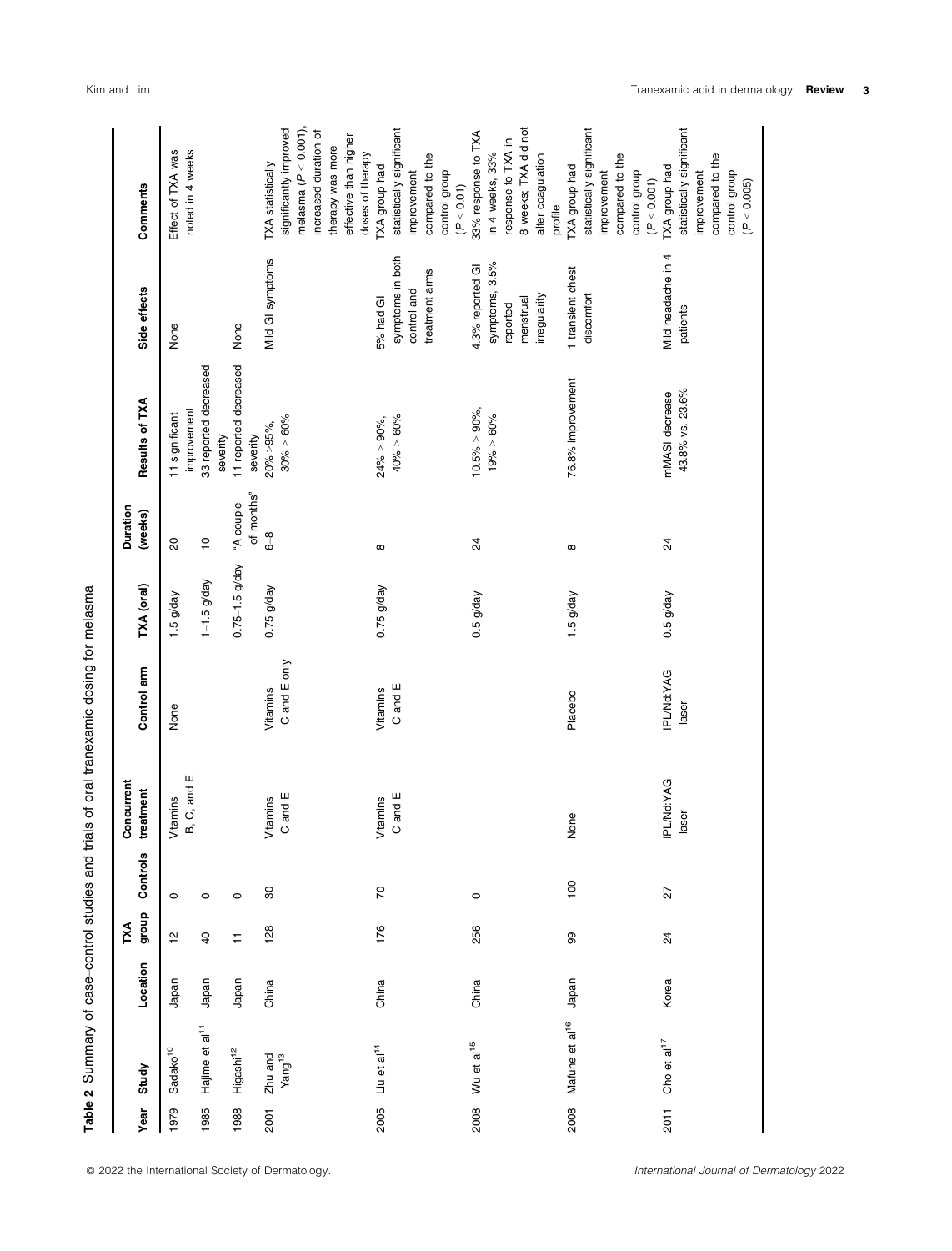|      | Table 2 Continued                  |           |               |                         |                                         |                             |              |                     |                                                                                                                                                                                |                                                                                                                         |                                                                                                                                                                     |
|------|------------------------------------|-----------|---------------|-------------------------|-----------------------------------------|-----------------------------|--------------|---------------------|--------------------------------------------------------------------------------------------------------------------------------------------------------------------------------|-------------------------------------------------------------------------------------------------------------------------|---------------------------------------------------------------------------------------------------------------------------------------------------------------------|
| Year | Study                              | Location  | dno.fo<br>TХА | Controls                | Concurrent<br>treatment                 | Control arm                 | TXA (oral)   | Duration<br>(weeks) | Results of TXA                                                                                                                                                                 | Side effects                                                                                                            | Comments                                                                                                                                                            |
| 2012 | Shin et al <sup>18</sup>           | Korea     | 23            | $\overline{\mathbf{c}}$ | QSNd:YAG<br>Low fluence                 | QSNd:YAG<br>Low fluence     | $0.75$ g/day | $\infty$            | Decrease in mMASI,<br>melanin index not<br>significantly<br>decreased                                                                                                          | 3 patients with GI<br>symptoms                                                                                          | reduced frequency of<br>efficacy of laser and<br>laser treatment<br>TXA increased                                                                                   |
| 2012 | Na et al <sup>5</sup>              | Korea     | 25            | $\circ$                 | 2% TXA and 2%<br>niacinamide<br>topical |                             | $1.5$ g/day  | $^\infty$           | significantly; histology<br>pigmentation, vessel<br>showed a reduction<br>number, and mast<br>scores decreased<br>Melanin index and<br>erythema index<br>in epidermal<br>cells |                                                                                                                         | reversed melasma<br>associated with<br>TXA decreased<br>related dermal<br>melasma and<br>pigmentation<br>epidermal<br>damage                                        |
| 2012 | Karn et al <sup>19</sup>           | Nepal     | 130           | 130                     | Topical HQ and<br>sunscreen             | and sunscreen<br>Topical HQ | $0.5$ g/day  | $\frac{1}{2}$       | Statistically significant<br>both groups at week<br>decrease in MASI in<br>TXA group at week<br>8 and in only the<br>ă                                                         |                                                                                                                         |                                                                                                                                                                     |
| 2013 | Li et a $^{20}$                    | China     | 85            | $\circ$                 |                                         |                             | $1.5$ g/day  | $\frac{6}{5}$       | improvement for 85%<br>in 4 weeks, 97% in 8<br>and 12 weeks, and<br>100% in 16 weeks<br>Moderate                                                                               | symptoms, 3 with<br>with drowsiness,<br>increased LFTs<br>irregularities, 1<br>3 cases of GI<br>and 1 with<br>menstrual | 85% of cases treated<br>with TXA showed<br>improvement in<br>4 weeks                                                                                                |
| 2014 | Naseem <sup>21</sup><br>Aamir and  | Pakistan  | 65            | $\circ$                 |                                         |                             | $0.5$ g/day  | $^{24}$             | good, and 8 with fair<br>response, 41 with<br>15 had excellent                                                                                                                 | Mild GI symptoms,<br>palpitations, and<br>oligomenorrhea                                                                | Study reported TXA as<br>safe                                                                                                                                       |
| 2015 | Pradhan <sup>22</sup><br>Padhi and | India     | $\rm _{2}$    | $\overline{c}$          | FC                                      | F                           | $0.5$ g/day  | $\infty$            | and 88% decrease in<br>MASI from 15.5 to 7<br>MASI from 18 to 2<br>55% decrease in                                                                                             |                                                                                                                         | more sustained when<br>TTC is faster and<br>TXA is added                                                                                                            |
| 2016 | Tan et al <sup>23</sup>            | Singapore | 25            | $\circ$                 | topical therapy<br>Combination          |                             | $0.5$ g/day  | 20 months           | 68% and lower MASI<br>Mean improvement of<br>scores                                                                                                                            |                                                                                                                         | statistically significant<br>$(P < 0.01)$ , low dose<br>refractory melasma<br>TXA is useful for<br>compared to the<br>TXA group had<br>control group<br>improvement |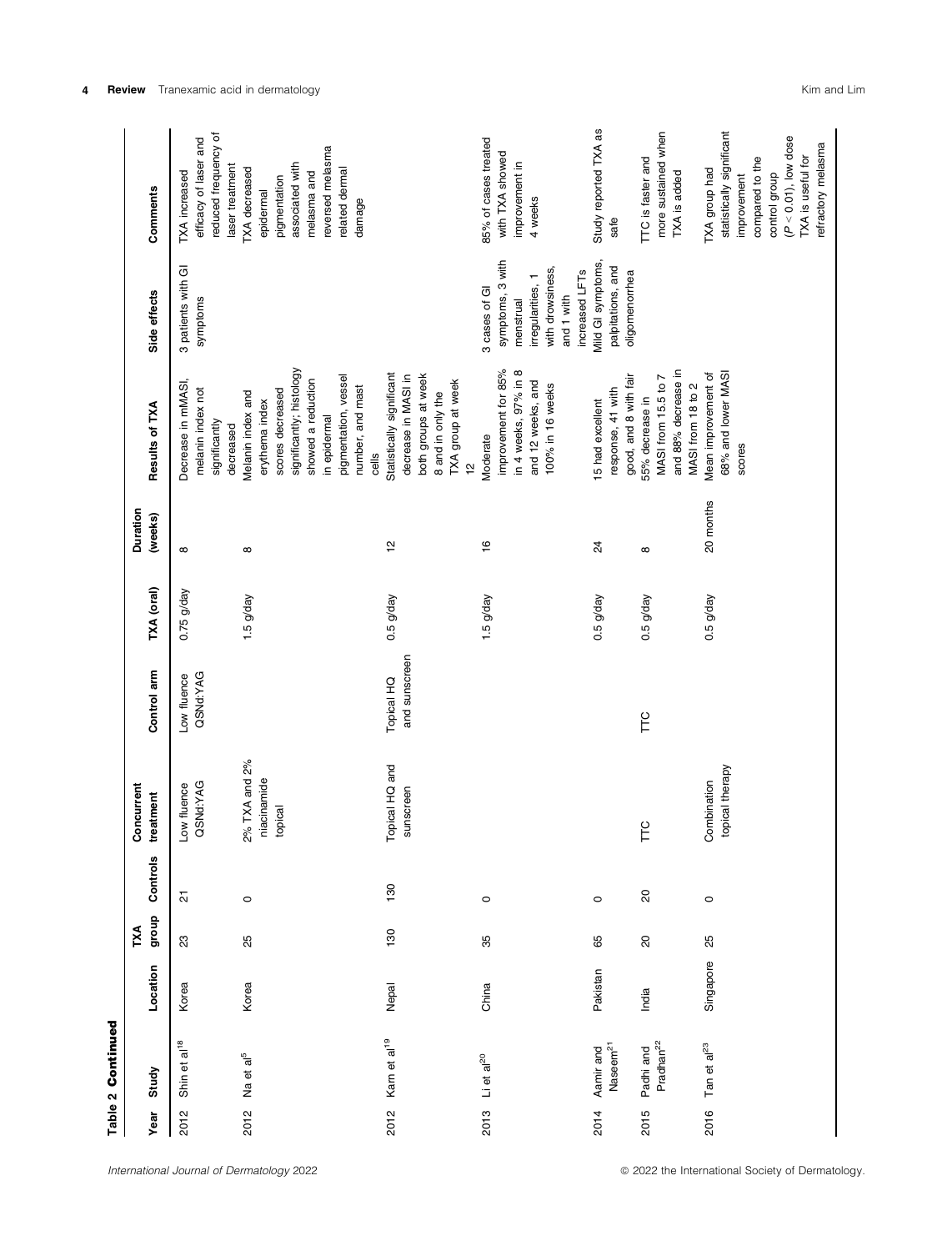|      | Year Study                                |                         | TXA            | Location group Controls | Concurrent<br>treatment | Control arm | TXA (oral)  | Duration<br>(weeks) | Results of TXA                                                                                                                                 | Side effects                         | Comments                                                                                                     |
|------|-------------------------------------------|-------------------------|----------------|-------------------------|-------------------------|-------------|-------------|---------------------|------------------------------------------------------------------------------------------------------------------------------------------------|--------------------------------------|--------------------------------------------------------------------------------------------------------------|
|      | 2017 Del Rosario<br>$et$ al <sup>24</sup> | <b>States</b><br>United | $\frac{8}{10}$ | ត                       | Sunscreen               |             | $0.5$ g/day | 얻                   | mMASI in TXA group<br>and 19% in control<br>vs. 18% in control;<br>after in TXA group<br>mMASI 3 months<br>26% decrease in<br>49% reduction in | patient with<br>moderate<br>myalgias | female population<br>argely Hispanic                                                                         |
| 2018 | Colferai<br>et al <sup>25</sup>           | Brazil                  | 8              |                         | Sunscreen               | Placebo     | $0.5$ g/day | 얻                   | 50% improved in TXA<br>improved in placebo<br>group, 5.9%<br>diorib                                                                            | effects reported<br>No severe side   | statistically significant<br>compared to the<br>TXA group had<br>control group<br>improvement<br>(P < 0.005) |

DVT, deep vein thrombosis; GI, gastrointestinal; HQ, hydroquinone; IPL, intense pulsed light; LFTs, liver function tests; MASI, Melasma Area and Severity Index; mMASI, modified Mel-DVT, deep vein thrombosis; GI, gastrointestinal; HQ, hydroquinone; IPL, intense pulsed light; LFTs, liver function tests; MASI, Melasma Area and Severity Index; mMASI, modified Melasma Area Severity Index; TTC, triple therapy combination (fluocinolone acetonide 0.01%, tretinoin 0.05%, hydroquinone 2% daily). triple therapy combination (fluocinolone acetonide 0.01%, tretinoin 0.05%, hydroquinone 2% daily) asma Area Severity Index; TTC,

factor >30 are recommended as these sunscreens would protect against the effects of UVB, UVA, and visible light.<sup>9</sup> Topical agents used to commonly treat melasma and other hyperpigmentaion conditions are shown in Table 1. Chemical peels, light, and laser therapies may be helpful in patients who are refractory to other modalities; however, these treatment options carry the risk of worsening dyspigmentation.

#### Summary of TXA and melasma literature

The studies are summarized in Table 2. Lower doses of TXA (≤1 g/day) over an increased time frame of therapy are more efficacious than shorter durations with higher doses of TXA  $(\geq 2 \text{ g/day})$ .<sup>26</sup> It can also be very helpful in treating refractory melasma.<sup>23</sup>

Topical TXA therapies have also been utilized to treat melasma and vary in concentrations from 2% to 5% gels, creams, or solutions. Overall, topical TXA has not been shown to be superior to oral TXA or topical hydroquinone cream<sup>27-29</sup> (Tables 3 and 4, respectively). However, topical TXA may be utilized as an adjunctive therapy or alternative for patients who are unable to tolerate hydroquinone cream.

## Other uses of TXA in dermatology

### Chronic urticaria

Chronic urticaria can often be difficult to treat, leading to high burden of disease for patients and reducing the overall quality of life. $31$  Majority of cases resolve after 6–12 weeks; however, there are some patients who may be affected by chronic urticaria for greater than 5 years. TXA has been used for the treatment and prophylaxis of chronic urticaria (Table 4).

## Hereditary C1-Inhibitor deficiency angioedema

Angioedema (AE) is most associated with urticaria. In AE, because of C1-esterase inhibitor deficiency, no urticaria is present; this can be hereditary or acquired.<sup>32</sup>

There are a few treatment options for prophylaxis for hereditary AE, which include an intravenously administered plasma-derived C1 inhibitor concentrate (i.e. Cinryze), attenuated androgens, and progestogens.<sup>33</sup> Androgens are contraindicated in pediatric patients; thus, TXA is considered first-line treatment in this population with dosing recommendations of 20–50 mg/kg/day orally divided over 2–3 doses (maximum dose 3–6 g per day) in those with no family history of thromboembolic events.34

## Acquired AE

Acquired AE is a rare disorder caused by an acquired deficit of C1INH and usually occurs in patients of older age, with a coexisting diagnosis of lymphoproliferative malignancy as well as gradual development of abnormalities of the complement

Table 2 Continued

**Table 2 Continued**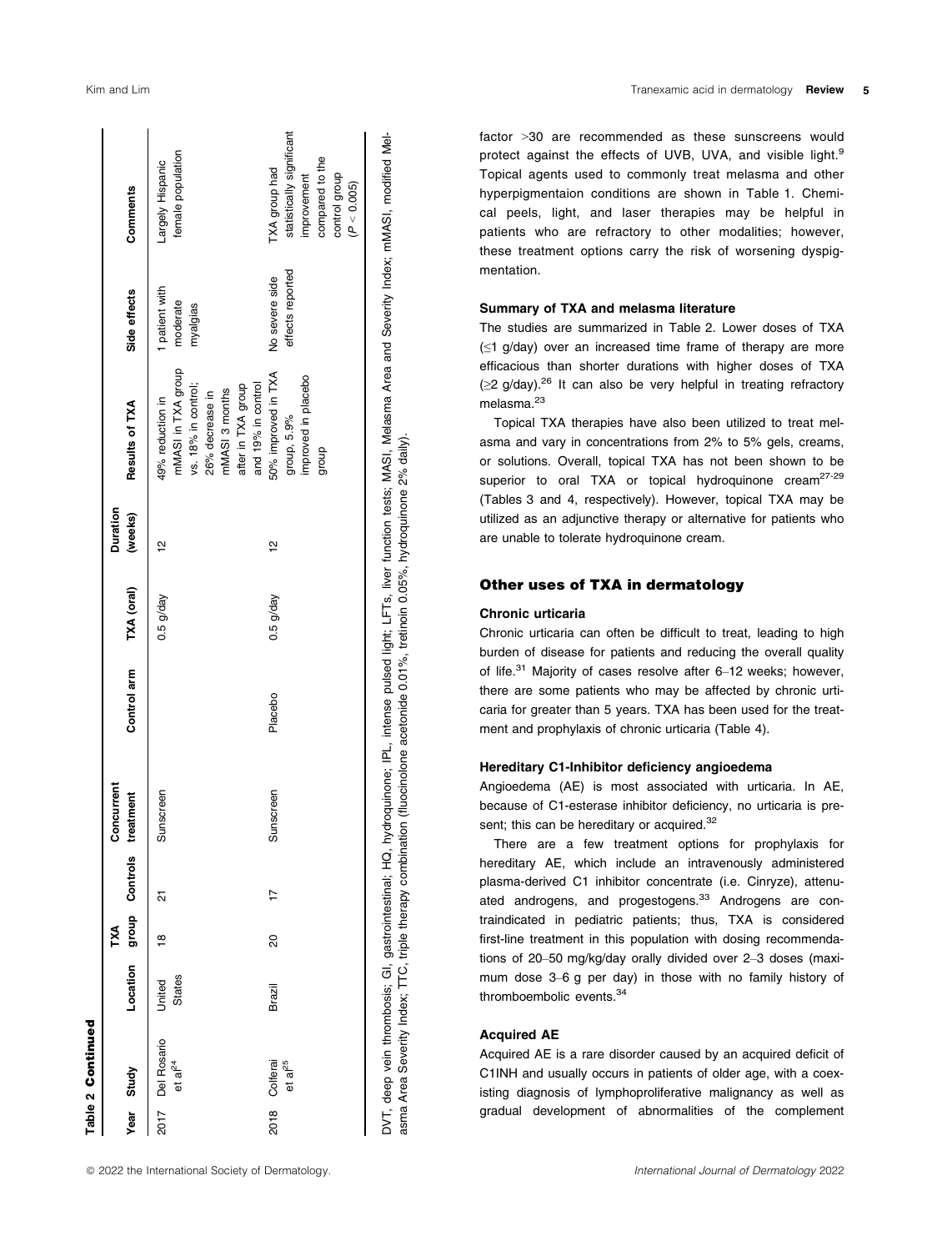|  |  | Table 3 Summary of case–control studies of topical tranexamic acid for melasma |  |  |  |  |  |
|--|--|--------------------------------------------------------------------------------|--|--|--|--|--|
|--|--|--------------------------------------------------------------------------------|--|--|--|--|--|

| Year | Study                                    | Location | <b>Patients</b> | Group A                          | Group B                                             | <b>Duration</b><br>(weeks) | Results                                                                                                                         | Side effects | <b>Comments</b>             |
|------|------------------------------------------|----------|-----------------|----------------------------------|-----------------------------------------------------|----------------------------|---------------------------------------------------------------------------------------------------------------------------------|--------------|-----------------------------|
| 2012 | Kanechorn<br>Na Ayuthaya<br>$et al^{30}$ | Thailand | 23              | TXA 5% gel BID                   | Vehicle                                             | 12                         | MASI and MI<br>improved but not<br>superior to vehicle                                                                          | None         | TXA<br>improved<br>erythema |
| 2014 | Ebrahimi<br>and Naeini <sup>27</sup>     | Iran     | 50              | <b>TXA 3%</b><br>solution BID    | $HO$ 3% +<br>dexamethasone<br>0.01%<br>solution BID | 12                         | Decrease in MASI in<br>both groups without<br>statistical difference                                                            | None         |                             |
| 2015 | Banihashemi<br>et al $^{28}$             | Iran     | 30              | <b>TXA 5%</b><br>liposomal BID   | HQ 4%<br>cream BID                                  | 12                         | Decrease in MASI in<br>both. Greater<br>reduction in MASI<br>with liposomal TXA<br>but not statistically<br>significant from HQ |              |                             |
| 2016 | Kim et $al^{29}$                         | Korea    | 23              | <b>TXA 2%</b><br>formulation BID | None                                                | 12                         | Improved mMASI in all<br>participants                                                                                           |              |                             |

BID, twice daily; HQ, hydroquinone; MASI, Melasma Area Severity Index; MI, Melanin Index; mMASI, modified Melasma Area Severity Index; TXA, tranexamic acid.

Table 4 Oral tranexamic acid dosing for melasma, angioedema, urticaria

| Dermatologic disease                                             | Daily dosage    | Duration of<br>treatment |
|------------------------------------------------------------------|-----------------|--------------------------|
| Melasma                                                          | 500 mg to 1.5 g | 8 to 12 weeks            |
| Chronic idiopathic urticaria                                     | 3 q             | 2 weeks <sup>a</sup>     |
| Hereditary angioedema                                            | $3-6q$          | Prophylaxis              |
| Acquired angioedema                                              | $2 - 4.5$ q     | Prophylaxis              |
| Angiotensin-converting<br>enzyme inhibitor-related<br>angioedema | $1.5 - 3$ a     | Prophylaxis              |

aOne small study showed that oral TXA 1 g three times daily was helpful for some patients with treatment-resistant chronic urticaria.

system.<sup>35</sup> TXA has been used for long-term prophylaxis in acquired AE at oral doses ranging from 2 to 4.5 g per day.  $36$ 

## Angiodema caused by angiotensin-converting enzyme inhibitors

The use of angiotensin-converting enzyme inhibitors also leads to the buildup of bradykinin, which can result in the development of life-threatening AE. Several studies report a subset of patients experienced an overall decrease in attack frequency or improvement in symptoms with oral TXA doses ranging from 1 to 3 g per day<sup>36</sup> (Table 4).

It should be noted that TXA has also been reported as ineffective in treating idiopathic and angiotensin-converting enzyme inhibitor-associated AE. Additionally, as these are relatively uncommon diseases, the studies that reported success with TXA were not controlled and have lower scientific reliability.

## Potential future uses in dermatology

TXA has also been used in the following conditions, though its use has not been as well studied as in diseases and conditions described previously in this review. These conditions include rosacea, postinflammatory hyperpigmentation, prophylaxis for postinflammatory hyperpigmentation, Riehl's melanosis, and hemostasis (Table 5).

## Procedural therapies and drug delivery enhancing modalities for melasma

Various dermatologic procedures can enhance the efficacy of certain treatments by improving drug delivery past the stratum corneum.

## Intradermal injections and mesotherapy

Intradermal TXA has been shown to be non-superior to hydroquinone cream in the treatment of melasma but can be a helpful adjunctive agent in concentrations ranging from 4 to 100 mg/ ml.41,42

## Microneedling

Microneedling is a therapeutic modality in dermatology used to enhance transdermal drug delivery by physical trauma from needle penetration through the epidermis. Topical TXA has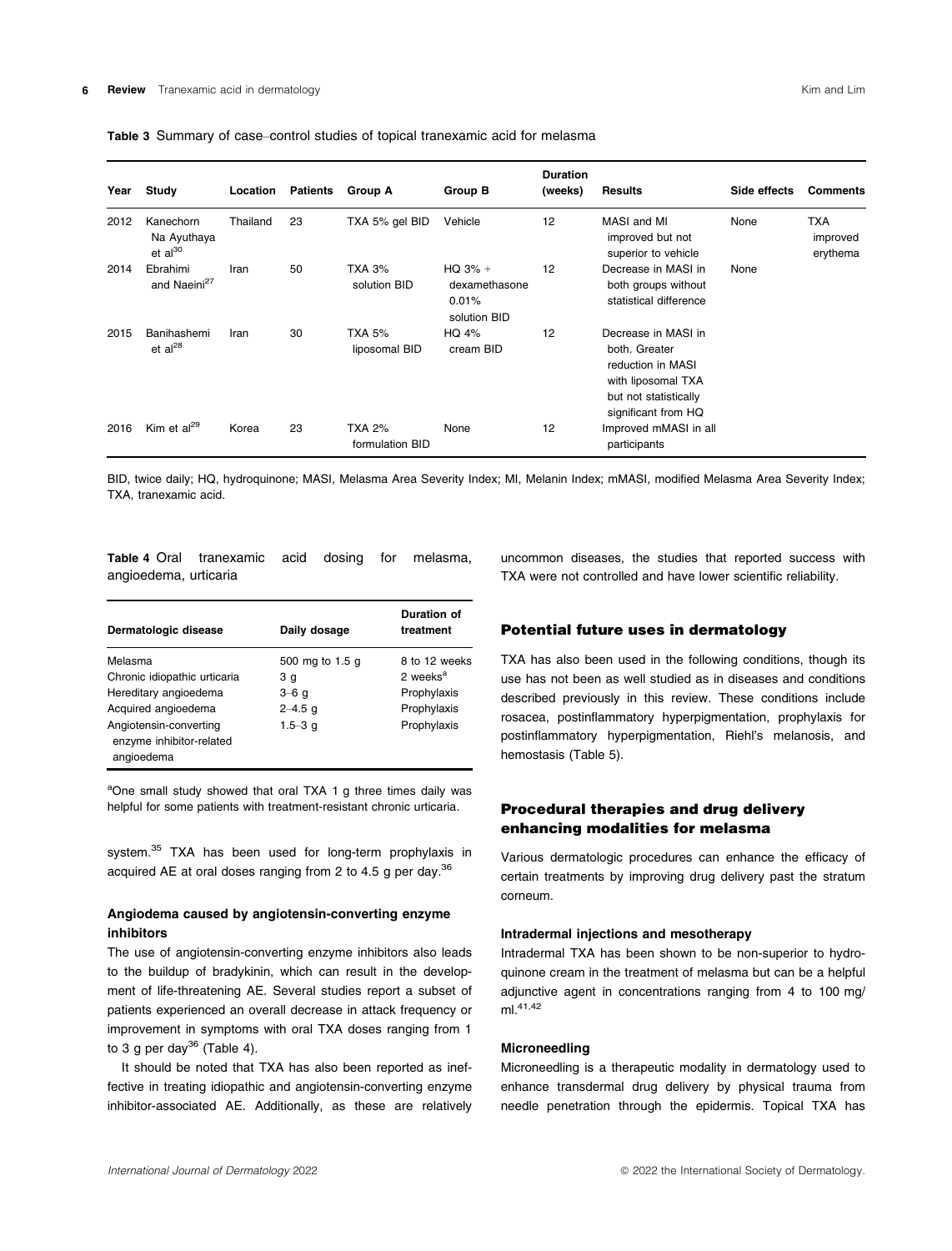| Dermatologic use                                                         | Study type                                                                | <b>Intervention</b>                                                                      | <b>Results</b>                                                           | Adverse<br>events |
|--------------------------------------------------------------------------|---------------------------------------------------------------------------|------------------------------------------------------------------------------------------|--------------------------------------------------------------------------|-------------------|
| Rosacea <sup>37</sup>                                                    | Case report                                                               | TXA 250 mg daily, propranolol 40 mg daily,<br>and minocycline 50 mg daily                | Rapid improvement                                                        | None              |
| Rosacea <sup>38</sup>                                                    | Randomized.<br>vehicle controlled,<br>split-face study                    | Topical TXA 3% solution                                                                  | Improved permeability barrier function and<br>fewer inflammatory papules | None              |
| PIH                                                                      | Case report                                                               | QSNYL and oral TXA for 10 weeks                                                          | Improvement                                                              | None              |
| Laser-induced PIH<br>prophylaxis after<br>treating melasma <sup>39</sup> | Randomized<br>controlled trial                                            | TXA 750 mg daily vs. placebo in melasma<br>patients treated with Q-switch ruby laser     | Improvement in melasma, no difference<br>in PIH                          | None              |
| Riehl's melanosis <sup>37</sup>                                          | Pilot study                                                               | Low-fluence 1064-nm QSNYL with HQ cream<br>and oral TXA 250 mg/day over two years        | 3/8 "almost clear"<br>5/8 "marked improvement"                           | None              |
| Hemostasis <sup>40</sup>                                                 | Double-blinded.<br>placebo-controlled,<br>randomized<br>prospective study | Lidocaine 2% diluted 1:1 with either saline<br>(placebo) or TXA 100 mg/ml before surgery | Improved hemostasis in TXA group <sup>a</sup>                            | None              |

## Table 5 Summary of investigative uses of tranexamic acid in dermatology

HQ, hydroquinone; QSNYL, Q-Switch Nd:YAG laser; PIH, post-inflammatory hyperpigmentation; TXA, tranexamic acid.

<sup>a</sup>Results showed that the bloodstain was smaller in the treatment group than placebo ( $P < 0.001$ ) with better hemostasis ( $P = 0.043$ ). A subgroup of patients on anticoagulants had even better control.

been shown to improve melasma when paired with microneedling when compared to topical TXA alone.<sup>43</sup>

#### Laser-assisted drug delivery

Laser-assisted drug delivery is one of the more promising future treatments for patients with melasma and other pigmentary disorders because laser therapy can target the destruction of pigment directly and facilitate the delivery of topical medications to the skin. Fractional lasers create microscopic columns of thermal injury from low-energy treatment settings, which leaves the surrounding healthy tissue intact and avoids morbidity that is usually seen with ablative lasers.<sup>44</sup> Tawfic et al., a group in Egypt, conducted a randomized comparative split-face study that included 30 patients who received topical TXA or intradermal TXA injections combined with low power fractional  $CO<sub>2</sub>$  laser for melasma in which both groups had significantly lower MASI scores, but there was no statistical difference between treatments and control.45 Additionally, Q-switched Nd:YAG lasers produce a high-intensity beam in very short pulses by utilizing a crystal medium at wavelengths of 1064 nm and 532 nm.<sup>46</sup> Laothaworn and Juntongjin in Thailand investigated the use of topical 3% TXA combined with 1064-nm Q-Switch Nd:YAG laser in treating melasma. Statistically significant decreases in modified Melasma Area Severity Index (mMASI) scores were recorded for the combination therapy ( $P < 0.05$ ) compared to laser-alone therapy.47 Shin et al. showed that patients who took oral TXA for 8 weeks and received 1064-nm Q-Switch Nd:YAG laser therapy for melasma had overall greater improvement in mean mMASI

scores than patients who received laser alone.<sup>18</sup> Lastly, intense pulsed light (IPL) therapy emits a noncoherent light from a flash lamp light source at wavelengths between 515 and 1200 nm.<sup>46</sup> In Korea, Chung et al. conducted a randomized, split-face, internally controlled study on 15 Asian women with melasma. Each patient received IPL to both sides of their face, and topical TXA or vehicle was applied to a randomly assigned side during and after IPL treatment sessions. MI and mMASI scores decreased from baseline and were statistically significant. Topical TXA prevented rebound pigmentation after IPL treatments, which was also found to be statistically significant.<sup>48</sup> Overall, the addition of tranexamic therapy combined with laser-assisted delivery has been shown to improve patient outcomes in the treatment of melasma.

#### Summary

TXA has several potential uses in dermatology, and oral TXA is most efficacious for the treatment of melasma, while topical and intralesional TXA has been variably helpful in the treatment of melasma. It is a relatively safe medication to be used, but appropriate screening for hypercoagulable states and other risk factors should be performed before initiating therapy. Additionally, it is important to note that the available dose in the United States is 650 mg tablets that may be split into 325 mg for twice-daily dosing. Caution should be used in the era of the COVID-19 pandemic given the potential increased risk for prothrombotic events in patients who are infected with the SARS-CoV-2 virus.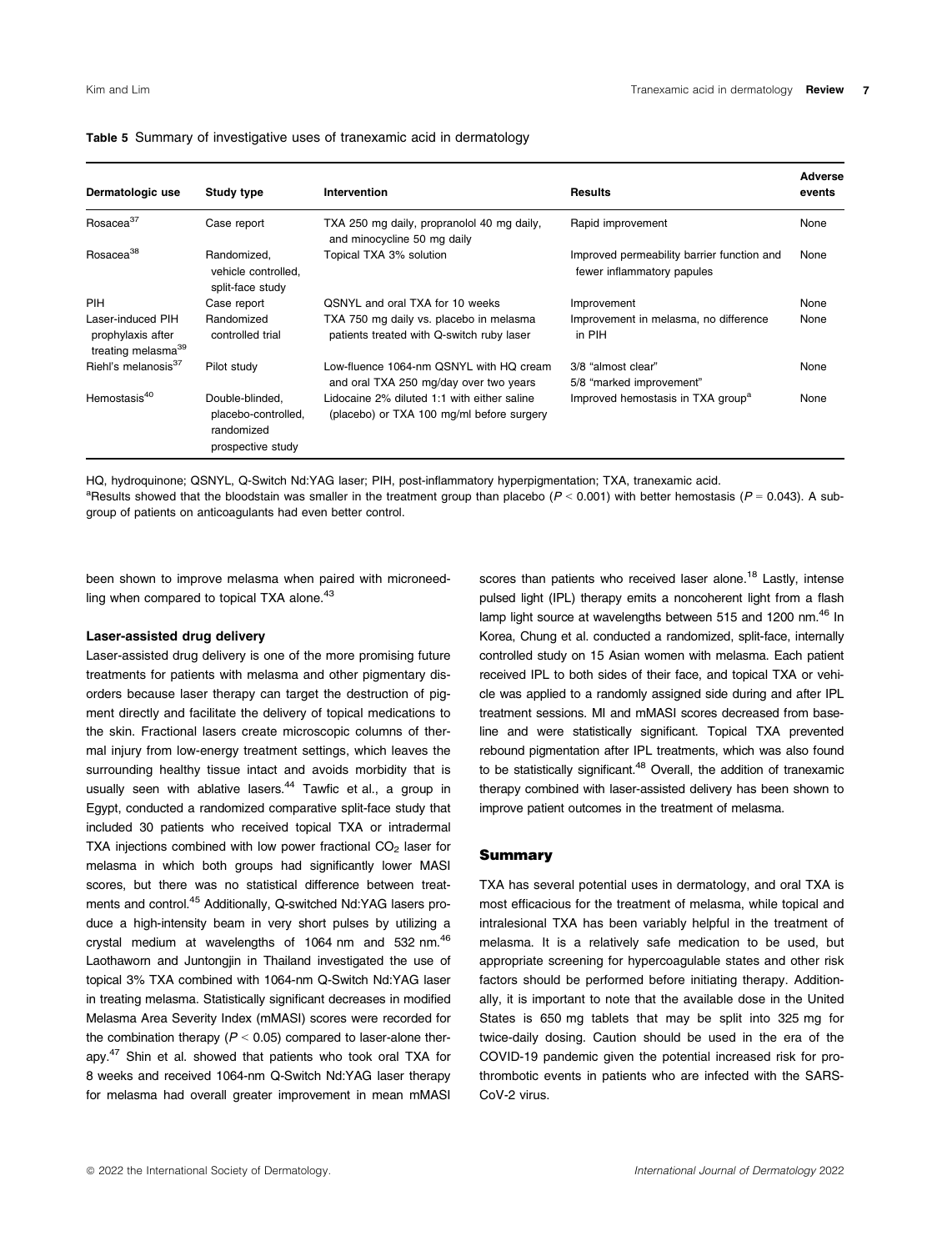#### Questions (answers provided after references)

- 1 A 45-year-old Hispanic female with Fitzpatrick skin type IV presented to the dermatology office for brown spots on her face. On examination, she had symmetric medium brown hyperpigmented reticulated patches on the bilateral temples, zygomatic cheeks, and upper cutaneous lips. Which of the following is NOT true regarding this condition?
	- a The first-line treatment is triple combination therapy (topical steroid, tyrosinase inhibitor, and topical retinoid)
	- b Non-tinted organic sunscreens are the most efficacious in preventing the darkening of these lesions
	- c Oral tranexamic acid is considered off-label for this condition
	- d All of the above are not true
- 2 Which of the following is not a known exacerbating factor of melasma?
	- a Copper intrauterine device
	- b Pregnancy
	- c Ultraviolet light
	- d Visible light
- 3 Melasma is often treated with topical bleaching agents, such as hydroquinone cream. Which of the following is an adverse side effect of hydroquinone?
	- a Atrophy
	- b Depigmentation
	- c Exogenous ochronosis
	- d Telangiectasias
- 4 A 36-year-old skin type V female presented to your clinic for treatment of facial melasma. You recommend oral tranexamic acid. Which of the following is a contraindication to this therapy?
	- a Personal history of prolonged bleeding time
	- b Prior use of tobacco
	- c Prior use of oral contraceptives
	- d Prolonged immobilization
- 5 A 40-year-old male patient, Fitzpatrick skin type III, presents to your clinic for evaluation and treatment of melasma. He has previously been treated with various topical therapies, including triple combination therapy, glycolic chemical peels, and microneedling. He currently uses tinted mineral broadspectrum sunscreen. You note reticular brown patches on the forehead, cheeks, upper lip, and chin which have been refractory to prior treatments. You recommend oral tranexamic acid. What dosage is recommended to treat this condition?
	- a 100 mg twice daily
	- b 325 mg twice daily
	- c 750 mg twice daily
	- d 1000 mg twice daily
- 6 Which of the following routes of administration for tranexamic acid has been shown to be the most efficacious in treating melasma?
	- a Intradermal
	- b Oral
	- c Topical
	- d All above are equal
- 7 Which of the following is the correct mechanism of action for tranexamic acid?
	- a Calcineurin inhibitor
	- b Tyrosinase activator
	- c Plasminogen inhibitor
	- d Retinoic acid receptor activator
- 8 Tranexamic acid has been shown to improve melasma. Which other dermatologic conditions has tranexamic acid shown promise in treating?
	- a Angioedema prophylaxis
	- b Chronic urticaria
	- c Rosacea
	- d All of the above
- 9 A 25-year-old Asian female with facial and neck melasma presents to your clinic for initiation of oral tranexamic acid therapy. She has a past medical history significant for allergic rhinitis. She states she has a family history of blood clots but no personal history. She currently takes an oral contraceptive and smokes 3 cigarettes daily. She denies any other substance abuse. Which of the following is an appropriate next step for this patient?
	- a Recommend triple combination therapy (compounded steroid, retinoid, and hydroquinone) because she has a family history of blood clots
	- b Recommend triple combination therapy with non-tinted inorganic sunscreen because she currently takes an oral contraceptive and smokes cigarettes
	- c Recommend smoking cessation and start triple combination therapy with a tinted inorganic sunscreen because she takes oral contraceptives and smokes cigarettes
	- d Recommend starting low dose (325 mg) tranexamic acid twice daily and discontinue her oral contraceptive
- 10 Which of the following is not an appropriate treatment for melasma?
	- a Hydroquinone cream monotherapy
	- b Tinted inorganic sunscreen monotherapy
	- c Tretinoin cream monotherapy
	- d Triamcinolone cream monotherapy

## **References**

1 Ng W, Jerath A, Wazsowicz M. Tranexamic acid: a clinical review. Anaesthesiol Intensive Ther 2015; 47: 339–350.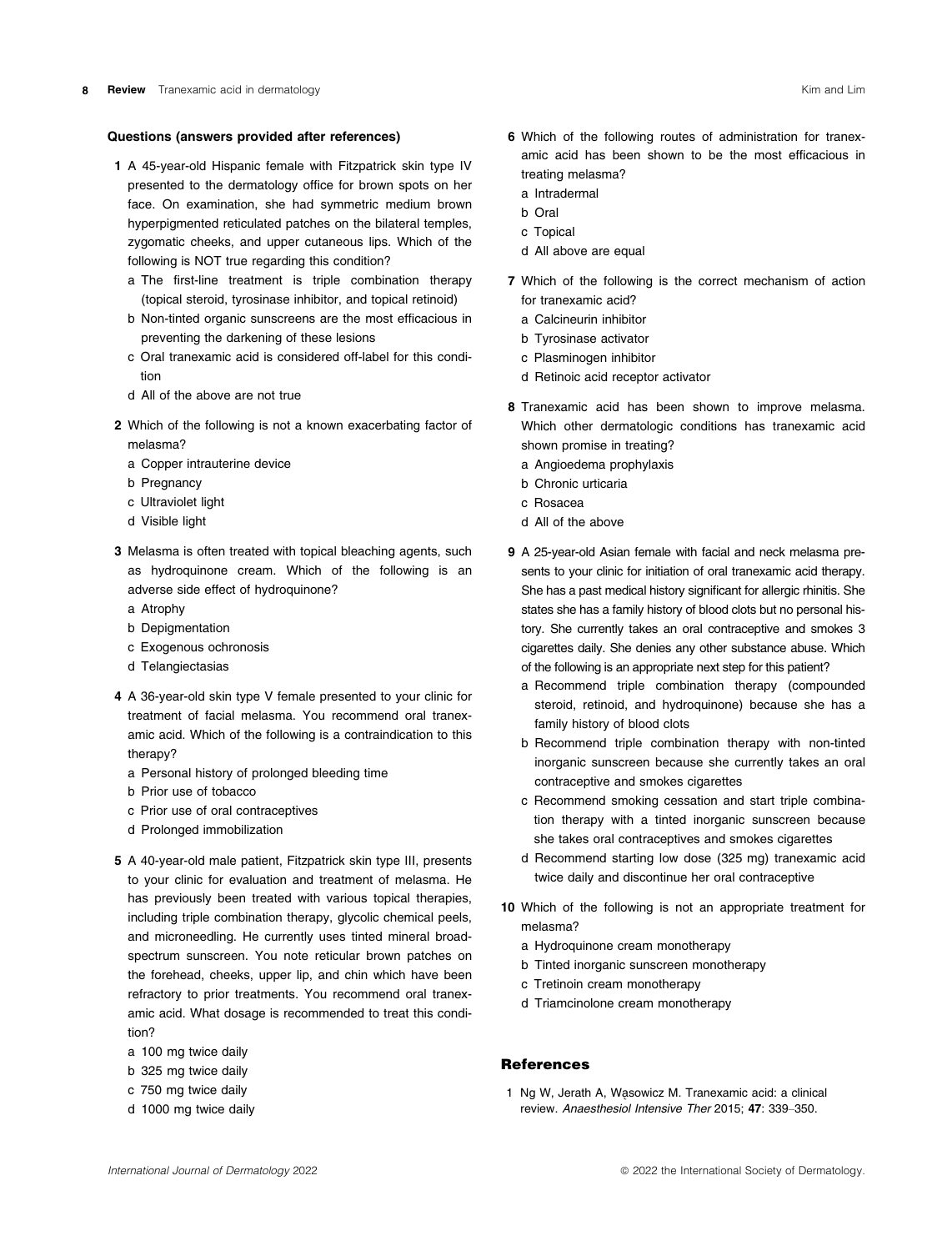- 2 Ogbechie-Godec OA, Elbuluk N. Melasma: an up-to-date comprehensive review. Dermatol Ther (Heidelb) 2017; 7: 305– 318.
- 3 Bala HR, Lee S, Wong C, et al. Oral tranexamic acid for the treatment of melasma: a review. Dermatol Surg 2018; 44: 814– 825.
- 4 Maeda K, Naganuma M. Topical trans-4 aminomethylcyclohexanecarboxylic acid prevents ultraviolet radiation-induced pigmentation. J Photochem Photobiol B 1998; 47: 136–141.
- 5 Na JI, Choi SY, Yang SH, et al. Effect of tranexamic acid on melasma: a clinical trial with histological evaluation. J Eur Acad Dermatol Venereol 2013; 27: 1035–1039.
- 6 GoodRx. Tranexamic acid (generic Cyklokapron, Lysteda). 2021.<https://www.goodrx.com/tranexamic-acid> [accessed July 21 2020].
- 7 Lee HC, Thng TG, Goh CL. Oral tranexamic acid (TA) in the treatment of melasma: a retrospective analysis. J Am Acad Dermatol 2016; 75: 385–392.
- 8 Kaku Y, Ito T, Kudo K, et al. Generalized fixed drug eruption induced by tranexamic acid. Eur J Dermatol 2014; 24: 408–409.
- 9 Mahmoud BH, Ruvolo E, Hexsel CL, et al. Impact of longwavelength UVA and visible light on melanocompetent skin. J Invest Dermatol 2010; 130: 2092–2097.
- 10 Sadako N. Treatment of melasma with tranexamic acid [in Japanese]. Clin Rep 1979; 13: 3129–3131.
- 11 Hajime M, Mineo T, Yoshio T. Oral administration therapy with tranexamic acid for melasma. Nishinihon J Dermatol 1985; 47: 1101–1104.
- 12 Higashi N. Treatment of melasma with oral tranexamic acid [in Japanese]. Skin Res 1988; 30: 676–680.
- 13 Zhu HJ, Yang XH. The clinical study of acidum tranexamicum on melasma. Pharm Prog 2001; 3: 178–181.
- 14 Liu H, Kou CC, Yeung CW. Effectiveness of tranexamic acid in treating melasma and observation of its safety [in Chinese]. Chin J Med Aesthet Cosmetol 2005; 11: 361–363.
- 15 Wu S, Shi H, Wu H, et al. Treatment of melasma with oral administration of tranexamic acid. Aesthet Plast Surg 2012; 36: 964–970.
- 16 Mafune E, Morimoto Y, Lizuka Y. Tranexamic acid and melasma. Farmacia 2008; 44: 437–442.
- 17 Cho HH, Choi M, Cho S, et al. Role of oral tranexamic acid in melasma patients treated with IPL and low fluence QS Nd:YAG laser. J Dermatolog Treat 2013; 24: 292–296.
- 18 Shin JU, Park J, Oh SH, et al. Oral tranexamic acid enhances the efficacy of low-fluence 1064-nm quality-switched neodymium-doped yttrium aluminum garnet laser treatment for melasma in Koreans: a randomized, prospective trial. Dermatol Surg 2013; 39: 435–442.
- 19 Karn D, Kc S, Amatya A, et al. Oral tranexamic acid for the treatment of melasma. Kathmandu Univ Med J (KUMJ) 2012;  $10 \cdot 40 - 43$
- 20 Li Y, Sun Q, He Z, et al. Treatment of melasma with oral administration of compound tranexamic acid: a preliminary clinical trial. J Eur Acad Dermatol Venereol 2014; 28: 393–394.
- 21 Aamir S, Naseem R. Oral tranexamic acid in treatment of melasma in Pakistani population: a pilot study. J Pak Assoc Dermatol 2014; 24: 198–203.
- 22 Padhi T, Pradhan S. Oral tranexamic acid with fluocinolonebased triple combination cream versus fluocinolone-based triple combination cream alone in melasma: an open labeled randomized comparative trial. Indian J Dermatol 2015; 60: 520.
- 23 Tan AWM, Sen P, Chua SH, et al. Oral tranexamic acid lightens refractory melasma. Australas J Dermatol 2017; 58: e105–e108.
- 24 Del Rosario E, Florez-Pollack S, Zapata L Jr, et al. Randomized, placebo-controlled, double-blind study of oral tranexamic acid in the treatment of moderate-to-severe melasma. J Am Acad Dermatol 2018; 78: 363-369.
- 25 Colferai MMT, Miquelin GM, Steiner D. Evaluation of oral tranexamic acid in the treatment of melasma. J Cosmet Dermatol 2018; 18: 1495–1501.
- 26 Zhu CY, Li Y, Sun QN, et al. Analysis of the effect of different doses of oral tranexamic acid on melasma: a multicentre prospective study. Eur J Dermatol 2019; 29: 55–58.
- 27 Ebrahimi B, Naeini FF. Topical tranexamic acid as a promising treatment for melasma. J Res Med Sci 2014; 19: 753–757.
- 28 Banihashemi M, Zabolinejad N, Jaafari MR, et al. Comparison of therapeutic effects of liposomal tranexamic acid and conventional hydroquinone on melasma. J Cosmet Dermatol 2015; 14: 174–177.
- 29 Kim SJ, Park JY, Shibata T, et al. Efficacy and possible mechanisms of topical tranexamic acid in melasma. Clin Exp Dermatol 2016; 41: 480–485.
- 30 Kanechorn Na Ayuthaya P, Niumphradit N, Manosroi A, et al. Topical 5% tranexamic acid for the treatment of melasma in Asians: a double-blind randomized controlled clinical trial. J Cosmet Laser Ther 2012; 14: 150–154.
- 31 Maurer M, Ortonne JP, Zuberbier T. Chronic urticaria: a patient survey on quality-of-life, treatment usage and doctor-patient relation. Allergy 2009; 64: 581–588.
- 32 van den Elzen M, Go M, Knulst AC, et al. Efficacy of treatment of non-hereditary angioedema. Clin Rev Allergy Immunol 2018; 54: 412–431.
- 33 Longhurst H, Zinser E. Prophylactic therapy for hereditary angioedema. Immunol Allergy Clin N Am 2017; 37: 557–570.
- 34 Longhurst H, Cicardi M. Hereditary angio-oedema. Lancet 2012; 379: 474–481.
- 35 Otani IM, Banerji A. Acquired C1 inhibitor deficiency. Immunol Allergy Clin N Am 2017; 37: 497–511.
- 36 Firinu D, Bafunno V, Vecchione G, et al. Characterization of patients with angioedema without wheals: the importance of F12 gene screening. Clin Immunol 2015; 157: 239–248.
- 37 Kwon HH, Ohn J, Suh DH, et al. A pilot study for triple combination therapy with a low-fluence 1064 nm Q-switched Nd:YAG laser, hydroquinone cream and oral tranexamic acid for recalcitrant Riehl's melanosis. J Dermatolog Treat 2017; 28: 155–159.
- 38 Zhong S, Sun N, Liu H, et al. Topical tranexamic acid improves the permeability barrier in rosacea. Dermatol Sin 2015; 33: 112-117.
- 39 Kato H, Araki J, Eto H, et al. A prospective randomized controlled study of oral tranexamic acid for preventing postinflammatory hyperpigmentation after Q-switched ruby laser. Dermatol Surg 2011; 37: 605–610.
- 40 Zilinsky I, Barazani TB, Visentin D, et al. Subcutaneous injection of tranexamic acid to reduce bleeding during dermatologic surgery: a double-blind, placebo-controlled randomized clinical trial. Dermatol Surg 2019; 45: 759–767.
- 41 Pazyar N, Yaghoobi R, Zeynalie M, et al. Comparison of the efficacy of intradermal injected tranexamic acid vs hydroquinone cream in the treatment of melasma. Clin Cosmet Investig Dermatol 2019; 12: 115–122.
- 42 Tehranchinia Z, Saghi B, Rahimi H. Evaluation of therapeutic efficacy and safety of tranexamic acid local infiltration in combination with topical 4% hydroquinone cream compared to topical 4% hydroquinone cream alone in patients with melasma: a Split-face study. Dermatol Res Pract 2018; 2018: 8350317.